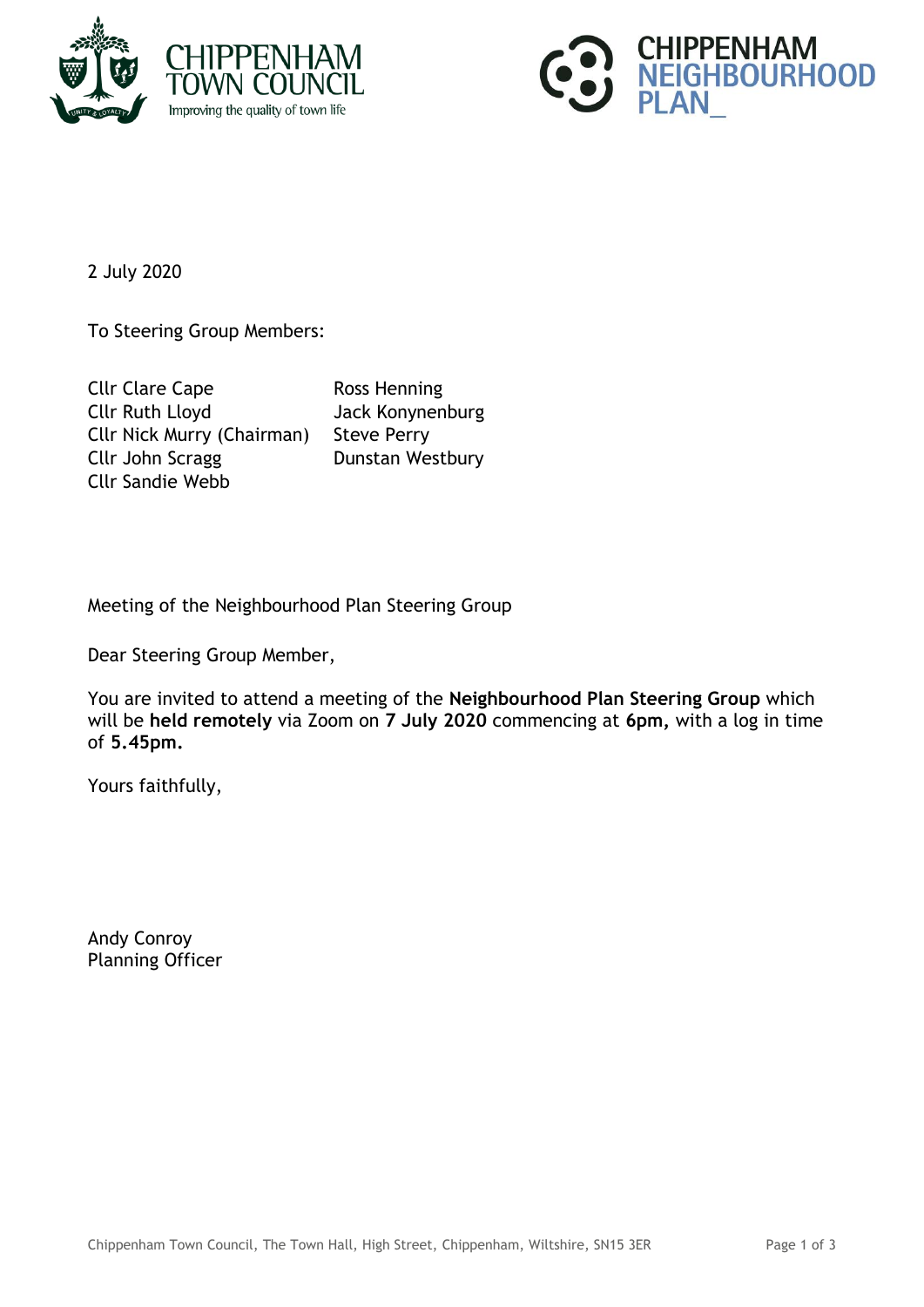## Agenda

**Neighbourhood Plan Steering Group Meeting – 7 July 2020, 6pm, Remote Meeting (via Zoom)**

| 1. | <b>APOLOGIES FOR ABSENCE</b>                                                                                                                                                                   |
|----|------------------------------------------------------------------------------------------------------------------------------------------------------------------------------------------------|
| 2. | DECLARATION OF INTEREST                                                                                                                                                                        |
|    | All Members of the Steering Group are reminded to declare any pecuniary or non-<br>pecuniary interests they may have, in accordance with the Town Council's latest<br>approved Code of Conduct |
| 3. | PROTOCOL FOR VIRTUAL MEETINGS OF THE NPSG                                                                                                                                                      |
|    | All Members of the Steering Group are reminded to apply the Protocol for Virtual Meetings<br>of the NPSG to this meeting                                                                       |
| 4. | <b>CHAIRMAN'S ANNOUNCEMENTS</b>                                                                                                                                                                |
| 5. | <b>ACTIONS FROM TOPIC GROUP MEETINGS</b>                                                                                                                                                       |
|    | For each Topic Group in turn:                                                                                                                                                                  |
|    | TG Chairmen to present updates for their TG and feed-back on any actions arising<br>$\bullet$<br>from their June Topic Group meeting(s)                                                        |
|    | SG Members to provide recommendations on the overall direction and rate of<br>$\bullet$<br>progress of the topic if required                                                                   |
|    | TG Chairmen to confirm time/date for next TG Meeting if required                                                                                                                               |
| 6. | DRAFT POLICIES REVIEW                                                                                                                                                                          |
|    | Planning Officer to share Policy Planner with SG<br>п                                                                                                                                          |
|    | SG to review, then agree or recommend adjustments to each draft policy<br>п,                                                                                                                   |
|    | 6.1 - Local Green Space                                                                                                                                                                        |
|    | 6.1.1 - Local Green Space Audit Tool                                                                                                                                                           |
|    | 6.6.2 - Local Green Space Assessment Tool                                                                                                                                                      |
|    | 6.6.3 - Local Green Space Designations Map                                                                                                                                                     |
|    | 6.2 - Biodiversity                                                                                                                                                                             |
|    | 6.3 - Community Infrastructure                                                                                                                                                                 |
|    | 6.4 - Residential Uses Above Shops                                                                                                                                                             |
|    | 6.5 - Housing Mix                                                                                                                                                                              |
|    | 6.6 - Housing Design                                                                                                                                                                           |